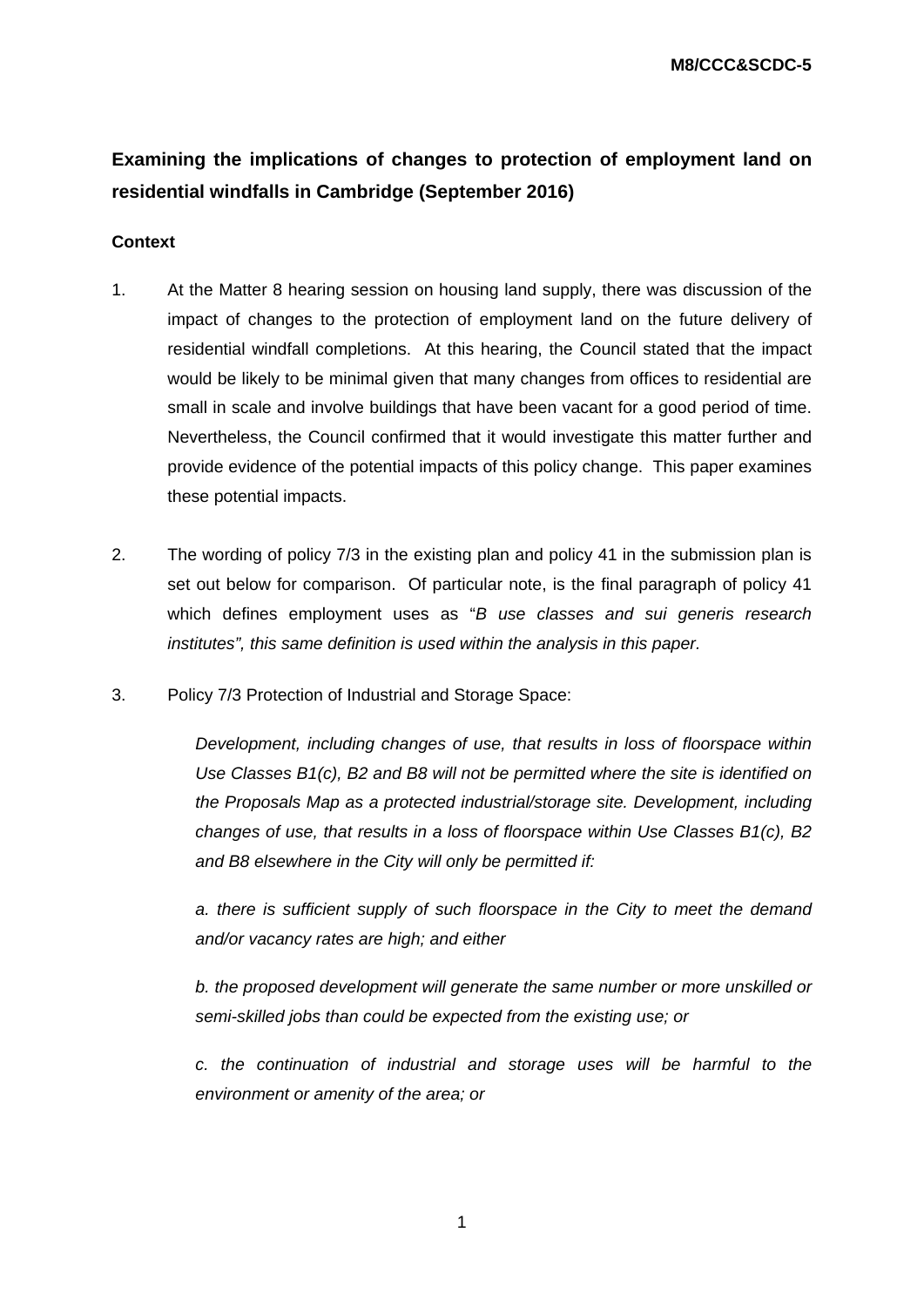*d. the loss of a small proportion of industrial or storage floorspace would facilitate the redevelopment and continuation of industrial and storage use on a greater part of the site; or* 

*e. redevelopment for mixed use or residential development would be more appropriate.* 

#### 4. Policy 41 Protection of Business Space

*Within protected industrial sites as identified on the policies map, development (including change of use) that would result in the loss of floorspace or land within use class B or sui generis research institutes will not be permitted unless:* 

*a. the loss of floorspace would facilitate the redevelopment and continuation of employment uses (within B1(c), B2 or B8 use class) on the site and the proposed redevelopment will modernise buildings that are out of date and do not meet business needs; or* 

*b. the site has been realistically marketed for a period of 12 months for employment uses (within B1(c), B2 or B8 use class), including the option for potential modernisation for employment uses (in use class B1(c), B2 or B8) and no future occupiers have been found, in which case other employment uses will be considered. If other employment uses do not prove possible, then other uses will be considered, subject to their compatibility with surrounding uses.* 

*There will be a presumption against the loss of any employment uses outside protected industrial sites. Development (including change of use) resulting in the loss of employment uses will not be permitted unless:* 

*c. the loss of a small proportion of floorspace would facilitate the redevelopment and continuation of employment uses (within B use class or sui generis research institutes) on the site and that the proposed redevelopment will modernise buildings that are out of date and do not meet business needs; or* 

*d. the site is vacant and has been realistically marketed for a period of 12 months for employment use, including the option for potential modernisation for employment uses and no future occupiers have been found.*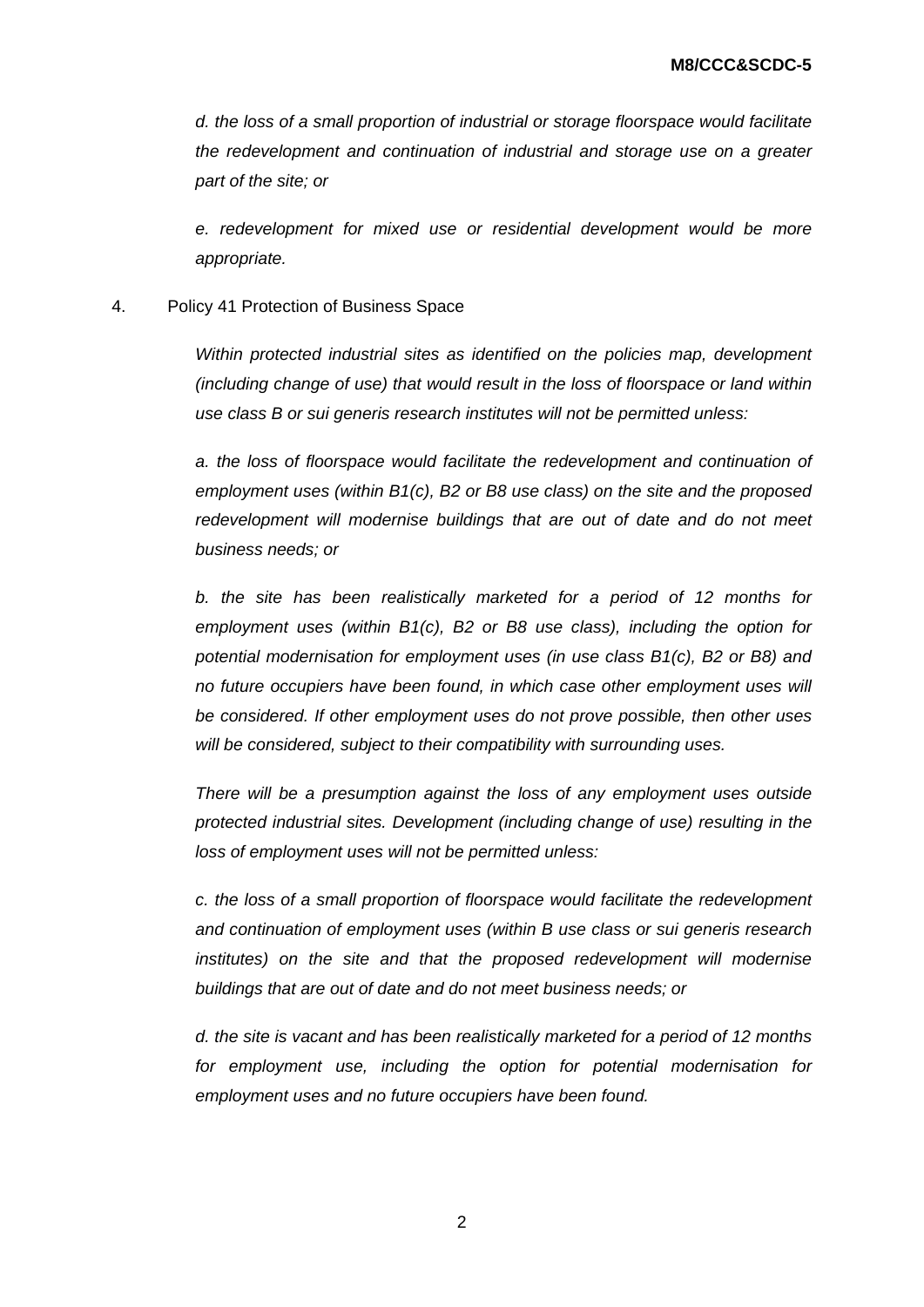*In this policy, the phrase 'employment use' refers to the B use classes and sui generis research institutes. It does not refer to other uses that generate employment (such as, for example, retail, schools, and care institutions).* 

### **Policy Changes**

- 5. The primary differences between the proposed policy and the existing policy are as follows:
	- a. the proposed policy allows for the loss of industrial floorspace in protected industrial sites and for 'employment uses' (as defined in Policy 41) outside protected industrial sites in a wider range of circumstances including upon completion of an appropriate marketing exercise<sup>1</sup>.
	- b. the policy now applies to all floorspace in 'employment use' (as defined in Policy 41), only allowing their loss after the site is vacant and has been unsuccessfully marketed for 12 months. In effect the policy now protects floorspace falling in Use Classes B1a, B1b and Sui Generis research institutes that were not protected before.
- 6. To understand the potential impact of this proposed policy change, this paper examines how many windfall developments have taken place on 'employment land' (as defined in Policy 41) over the last five years, and the circumstances under which planning permission was granted.

#### **Data and analysis**

1

7. Over the last five years (2009/10-2013/14) there have been 456 net dwelling completions on 295 windfall sites (excluding garden land)<sup>2</sup>.

 $1$  Albeit since the NPPF came out policy 7/3 has been applied more flexibly including having regard to marketing of the site.

 $2^{2}$  As an aside, it is noteworthy that this works out to 91.2 per annum, lower than the 123.3 dwellings per annum assumed in the SHLAA. This is most likely because this covers the period immediately following the economic downturn of 2007/08 and so a lower level of development (including windfalls) is not surprising.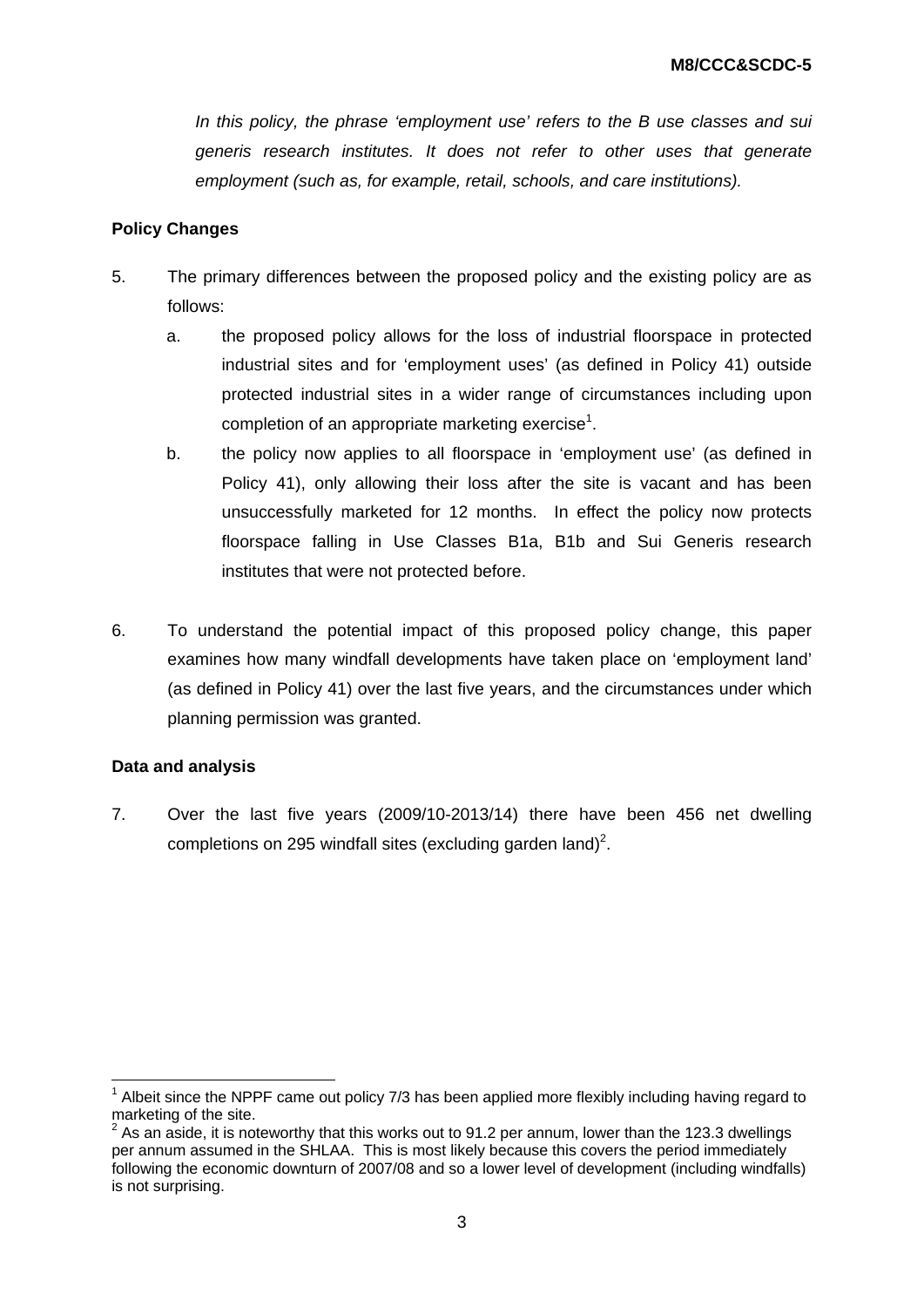|                                                  | <b>NET</b>       |        |                | <b>GROSS</b>  |                  |               |                |        |
|--------------------------------------------------|------------------|--------|----------------|---------------|------------------|---------------|----------------|--------|
| <b>Previous</b><br>use                           | <b>Dwellings</b> | $\%$   | No of          | $\frac{9}{6}$ | <b>Dwellings</b> | $\frac{9}{6}$ | No of          | %      |
| class                                            |                  |        | <b>Sites</b>   |               |                  |               | <b>Sites</b>   |        |
| A Use Classes                                    | 36               | 7.89%  | 21             | 7.12%         | 40               | 5.97%         | 17             | 8.06%  |
| <b>B Use Classes</b>                             | 70               | 15.35% | 28             | 9.49%         | 86               | 12.84%        | 27             | 12.80% |
| C Use Classes                                    | 219              | 48.03% | 205            | 69.49%        | 401              | 59.85%        | 132            | 62.56% |
| D Use Classes                                    | 17               | 3.73%  | $\overline{4}$ | 1.36%         | 17               | 2.54%         | $\overline{4}$ | 1.90%  |
| Sui Generis                                      | 42               | 9.21%  | 15             | 5.08%         | 43               | 6.42%         | 13             | 6.16%  |
| <b>Mixed</b><br><b>Use</b><br>$\text{Classes}^3$ | 48               | 10.53% | 17             | 5.76%         | 59               | 8.81%         | 13             | 6.16%  |
| Unknown                                          | 24               | 5.26%  | 5              | 1.69%         | 24               | 3.58%         | 5              | 2.37%  |
|                                                  | 456              |        | 295            |               | 670              |               | 211            |        |

#### **Table 1: Residential windfalls, 2009/10-2013/14 by previous use class**

- 8. Table 1, above, sets out the source of residential windfall completions from 2009/10- 2013/14 by the previous use class of the site. For the purposes of the analysis this paper is interested in sites that were previously in B use classes and sui generis research institutes, as per the definition of employment uses to be protected. However, sites which were previously in B1(c), B2 or B8 use are currently awarded protection under policy 7/3. Therefore, this paper will look in more detail at those sites which are not currently protected, but will be under policy 41 in the draft plan, i.e. sites which have an element of B1a, B1b or sui generis research institutes.
- 9. There were 28 such sites (delivering a total of 80 dwellings), equating to 17.54% of all residential windfalls over the period 2009/10-2013/14. These are taken as a subset from the rows 'B Use Classes' and 'Mixed Use Schemes', coloured green in Table 1 above.

 3 Note, this includes some sites with B uses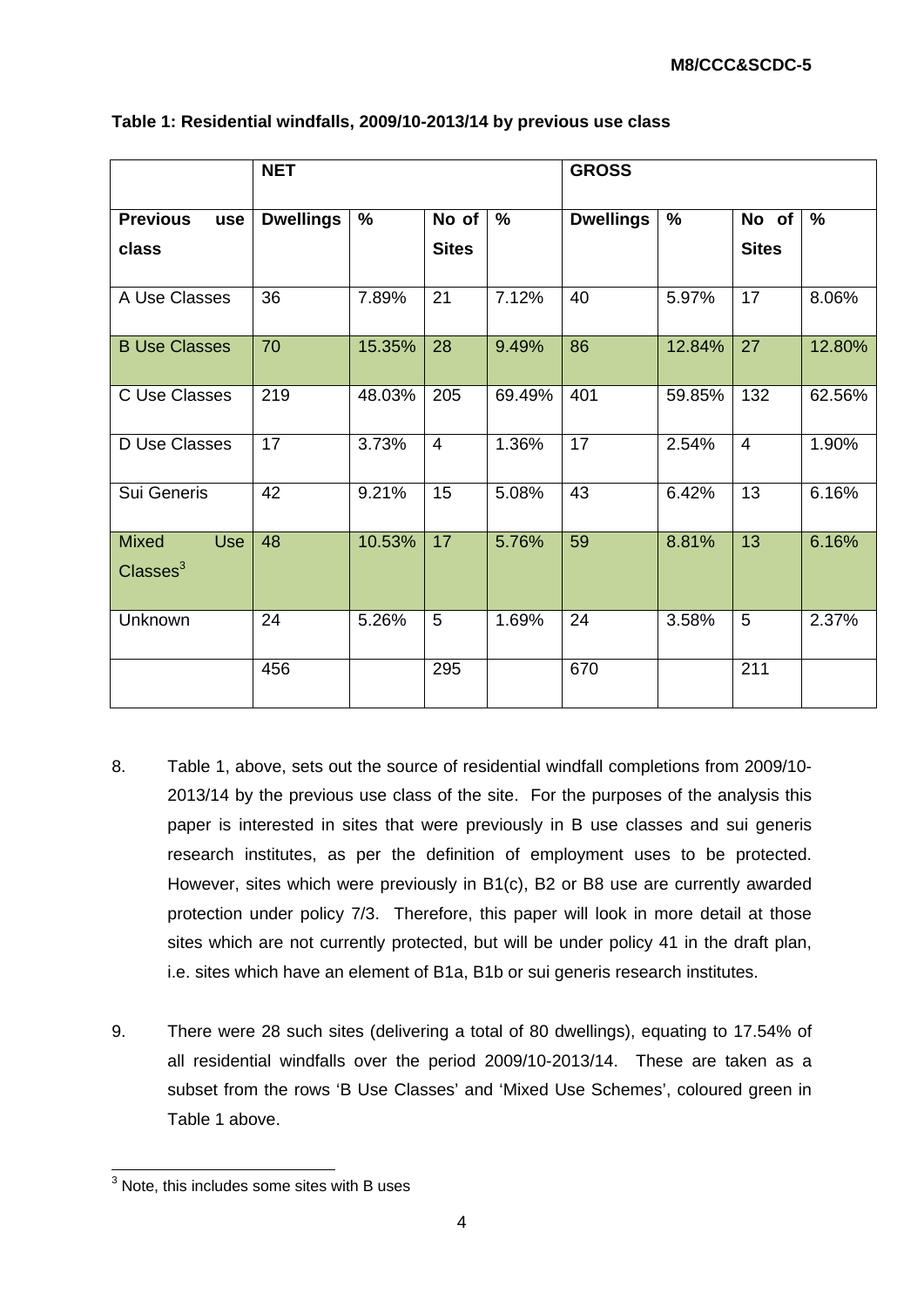# **Further analysis**

- 10. In trying to understand whether development on these 28 sites would have been acceptable under the proposed Policy 41, it is useful to look at these sites in more detail. It is of particular interest to establish how long these properties had been vacant at the time a planning application was submitted. This is due to criteria b) and d) of Policy 41 which require sites to be vacant and realistically marketed for employment uses.
- 11. A full schedule of these 28 sites is set out in Appendix 1.
- 12. Of these 28 sites:
	- 7 sites had B uses on site, which were occupied at the time the planning application was submitted;
	- 6 sites were vacant for more than a year;
	- 4 sites were vacant for less than a year;
	- 3 sites were vacant for an unknown period of time;
	- 7 sites did not have enough information to understand whether they were vacant or not; and
	- 1 site was under-occupied and difficult to let.

The units delivered from those sites are set out in Table 2 below.

- 13. Of the sites that are likely to be impacted by the new policy (and are not impacted by the existing policy), 12 sites, delivering 35 dwellings would have been unlikely to meet policy 41 as they would not have been vacant for over a year when the application was submitted. These 12 sites are made up of the 7 sites which were occupied at the time of submission of a planning application, 4 sites which had been vacant for less than a year, and 1 site which was under-occupied and difficult to let. That is not to say that planning permission might not have been granted, just that the policy would be likely to have impacted the applications submitted at that timing.
- 14. Six of the sites, which had been vacant for more than a year, delivered 19 dwellings. These sites would, if they had been marketed for employment uses, be likely to be capable of satisfying policy 41.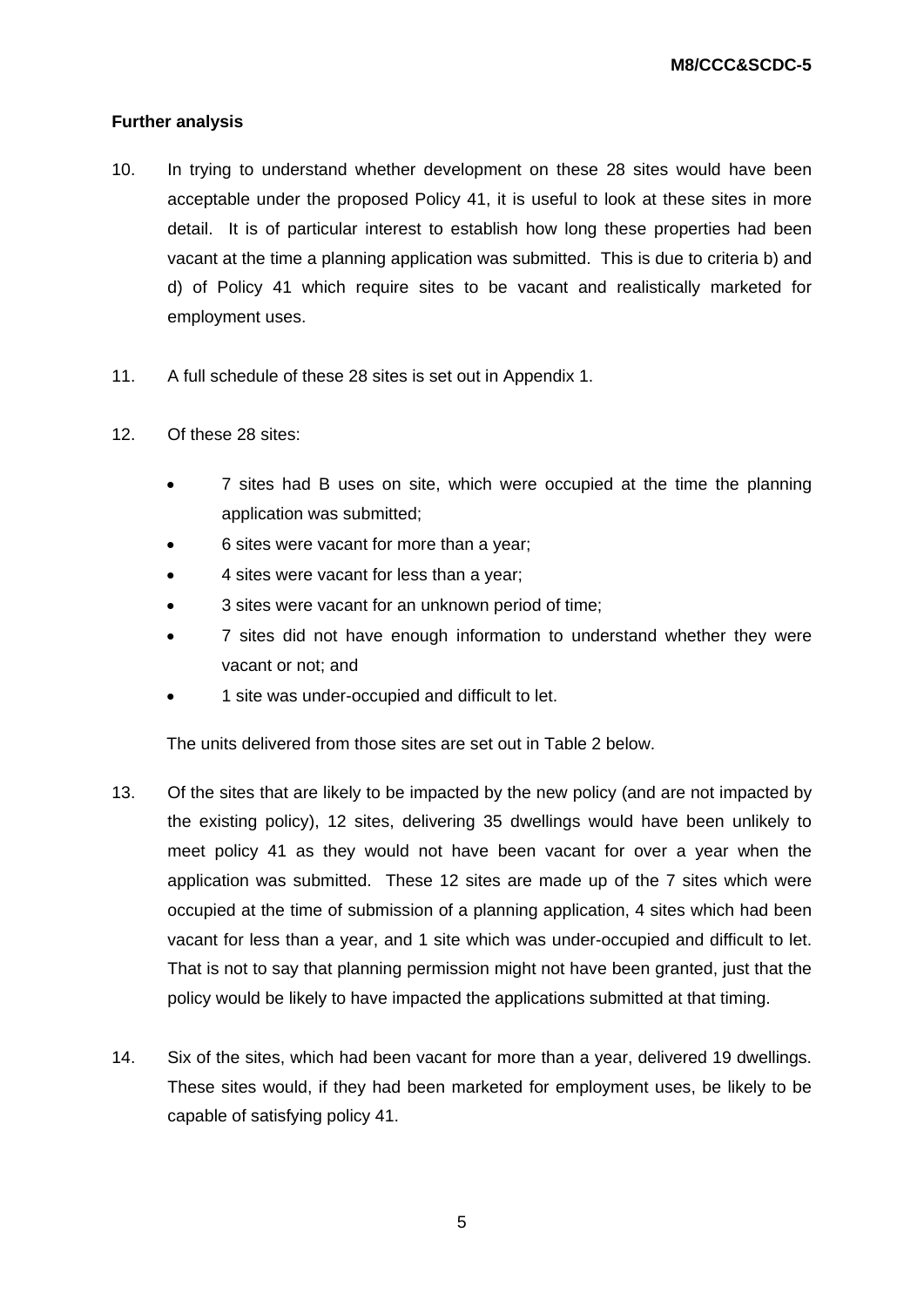15. For ten of the sites, delivering 26 dwellings, not enough information is available to understand how they would be impacted by policy 41.

| How long sites were vacant before planning applications | <b>Dwellings</b> | $\frac{0}{0}$<br><b>of</b> |
|---------------------------------------------------------|------------------|----------------------------|
| were submitted?                                         |                  | dwellings                  |
|                                                         |                  |                            |
| 7 sites: occupied                                       | 23               | 28.75%                     |
| 6 sites: vacant for more than a year                    | 19               | 23.75%                     |
| 4 sites: vacant for less than a year                    | 11               | 13.75%                     |
| 3 sites: vacant for unknown time                        | 5                | 6.25%                      |
| 7 sites: unknown if vacant or not                       | 21               | 26.25%                     |
| 1 site: under occupied and difficult to let             | 1                | 1.25%                      |

#### **Table 2: How long were sites vacant before planning applications were submitted?**

## **Conclusions**

- 16. Over the five year period 2009/10-2013/14, there were 456 net dwelling completions from windfalls (not on garden land). The vast majority of these were developed on land identified as previously in the C use class. Up to 80 dwellings were likely have to been impacted by policy 41, had it been in effect as they were delivered on sites that were previously in B1a, B1b or general B1 use.
- 17. However, analysis shows that some of these sites had been vacant for over a year prior to the submission of a planning application. On balance, it is likely that planning permission could be achieved for these sites under policy 41, as the policy does not seek to prevent the redevelopment of sites that are vacant for long periods of time. This leaves 61 dwellings being delivered on sites, where it is not clear whether the sites would have been capable of satisfying the policy.
- 18. 61 dwellings over five years, equates to roughly 12 dwellings a year. The overall figure for windfall completions in Cambridge is 123.3 dwellings per annum, starting in 2018/19 and continuing until the end of the plan period (i.e. 13 years). This means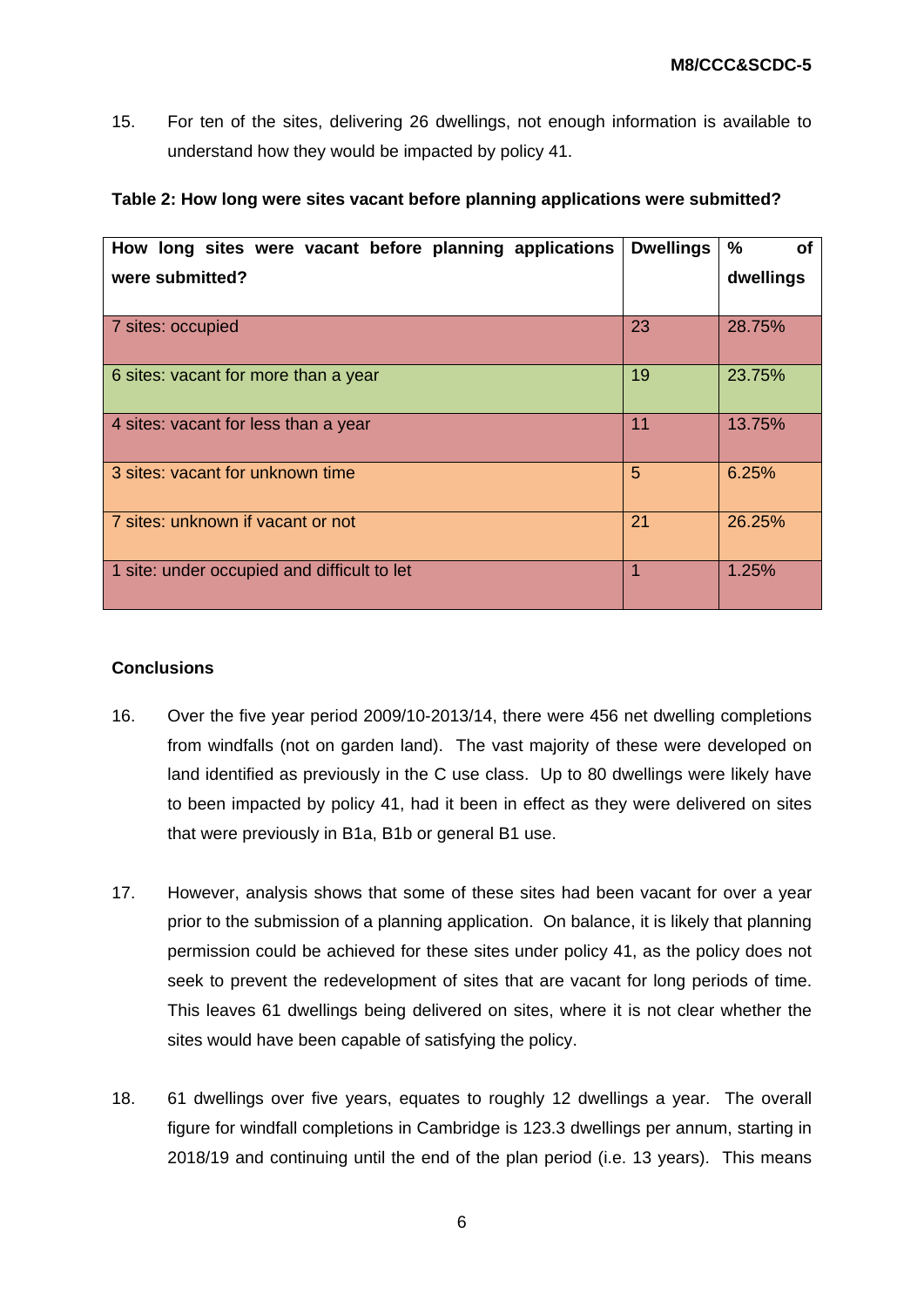that there are around 156 dwellings likely to come forward through windfalls that may be affected by the introduction of policy 41.

19. It is also worth noting that in May 2013 the Government brought in a temporary change to permitted development rights allowing for offices to change to residential. In July 2014, the Government consulted on making these changes permanent. In Cambridge, there have been 12 prior approval notices applied for since these changes (see table 3).

|      | Table 3: Prior approval notices for changes from offices to residential prior to 11 July |  |  |
|------|------------------------------------------------------------------------------------------|--|--|
| 2016 |                                                                                          |  |  |

| <b>Application</b>                                          | <b>Dwellings</b> | <b>Decision</b>       |
|-------------------------------------------------------------|------------------|-----------------------|
| 16/0625/B1C3 Wheels, 153-157 Newmarket<br>Road              | $\mathbf{1}$     | Prior approval given  |
| 16/0403/B1C3 6 Regent Terrace                               | $\mathbf{1}$     | Prior approval given  |
| 15/2119/B1C3 24 Cambridge Place                             | 5                | Awaiting decision     |
| 15/1703/B1C3 Castle Court, Castle Park                      | 342              | Prior approval given  |
| 15/1164/B1C3 5 Brooklands Avenue                            | 6                | Prior approval given  |
| 14/1959/B1C3 Jubilee House, 3<br>Hooper<br><b>Street</b>    | 9                | Withdrawn application |
| 14/1360/B1C3 26 Newmarket Road                              | U/k              | Refused permission    |
| 14/0240/B1C3 20 Cambridge Place                             | 8                | Prior approval given  |
| 14/0054/B1C3 St Marys House, 47 High<br>Street, Trumpington | $\mathbf{1}$     | Prior approval given  |
| 13/1767/B1C3 43 Burleigh Street                             | $\mathbf 1$      | Prior approval given  |
| 13/1396/B1C3 96A Mill Road                                  | $\mathbf{1}$     | Prior approval given  |
| 13/1283/B1C3 1 City Road                                    | $\overline{2}$   | Prior approval given  |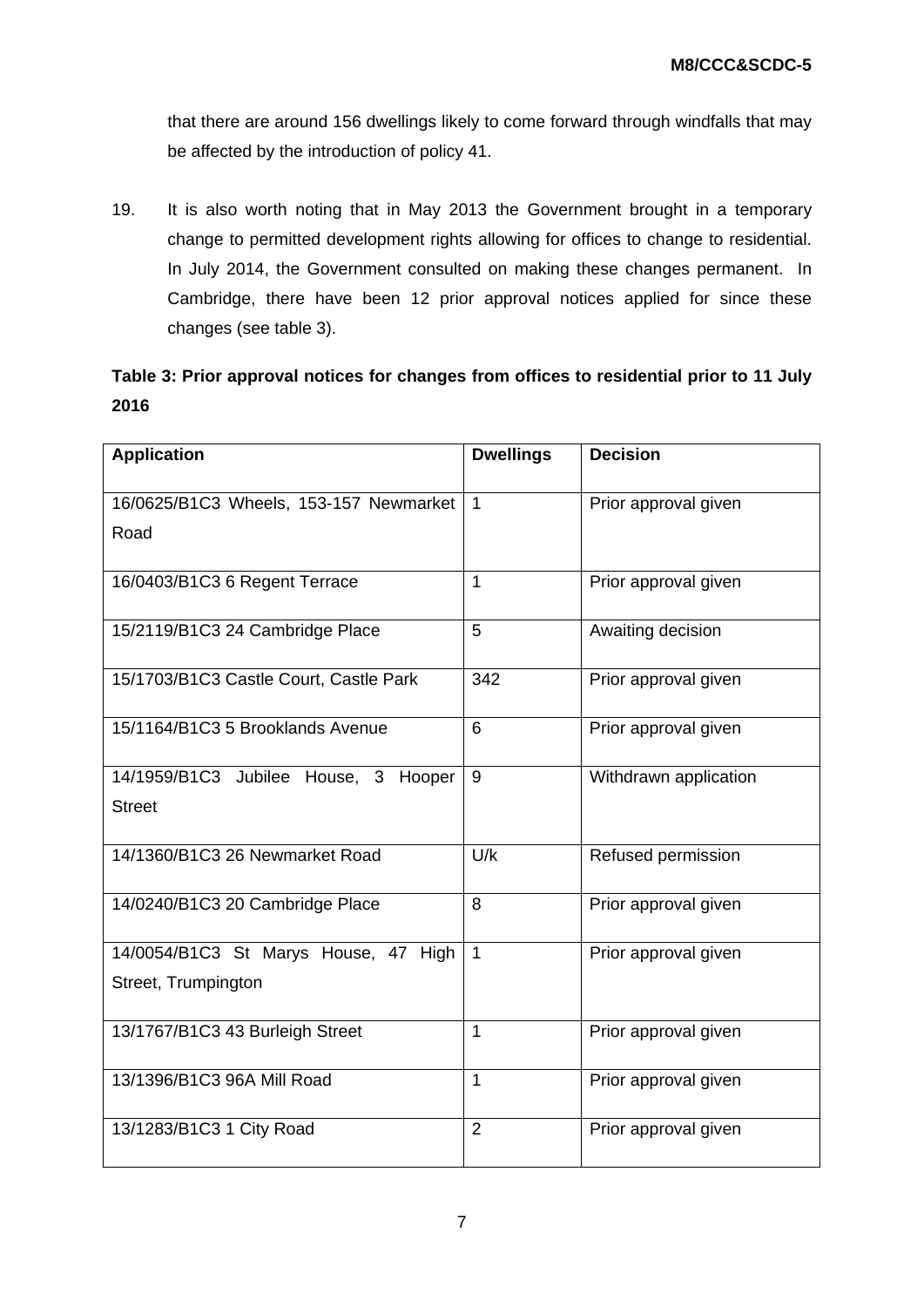| 13/1260/B1C3 Upper Floors, 104 Regent   1 |    | Prior approval given |
|-------------------------------------------|----|----------------------|
| <b>Street Cambridge</b>                   |    |                      |
| 13/0995/B1C3 24 Newmarket Road            | -8 | Prior approval given |

- 20. This new source of supply has so far led to 372 dwellings attaining prior approval in just over three years. These dwellings outweigh the 156 where there is uncertainty introduced through the change in protection of employment uses.
- 21. Therefore, it is clear that the impact of the proposed policy 41 on the delivery of windfalls from employment uses is likely to be minimal and it is outweighed by other changes to policy at a national level. No adjustment to the windfall rate is needed.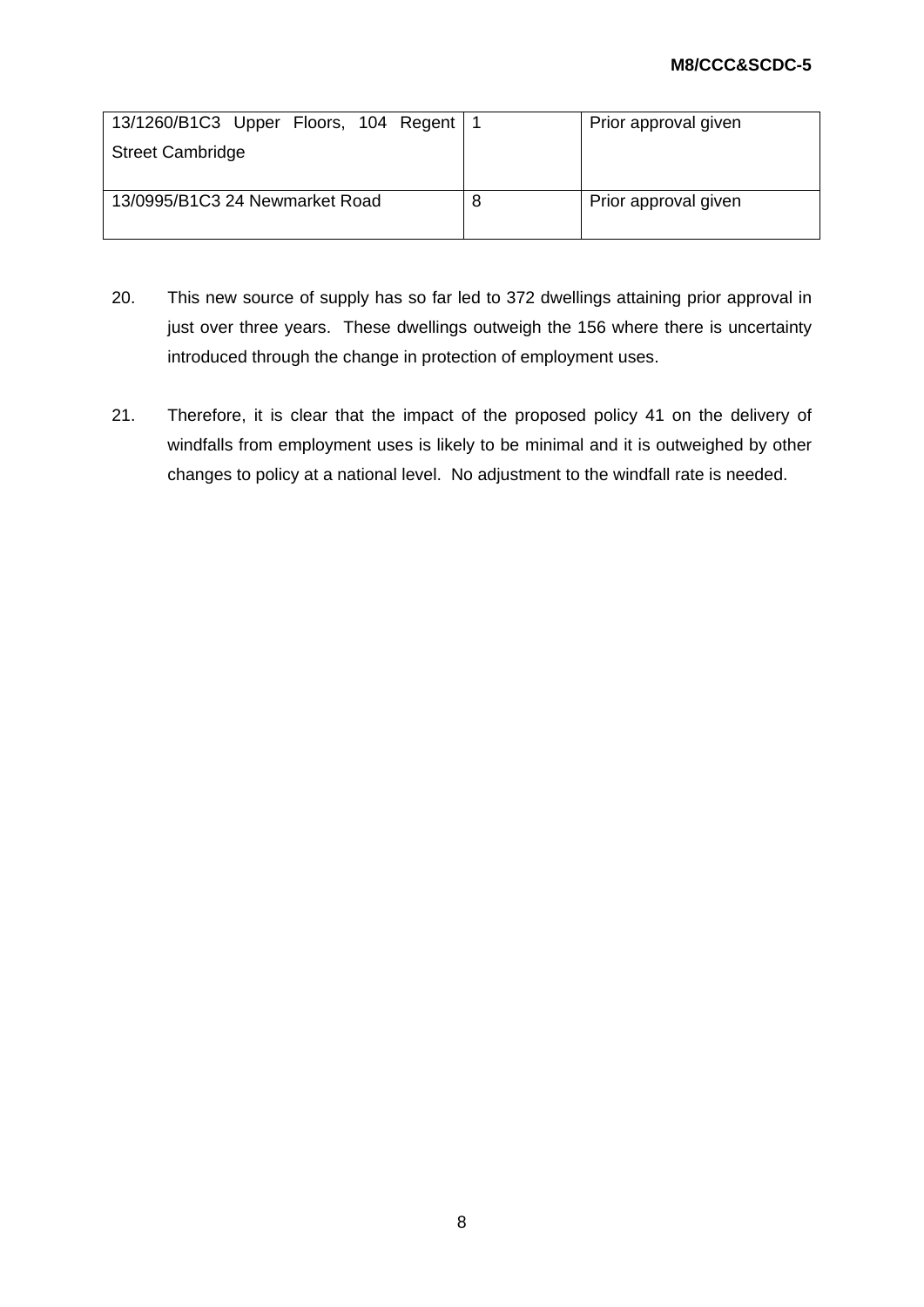# **Appendix 1: Schedule of Planning Applications likely to have been impacted by Policy 41 2009/10-2013/14**

| <b>Application</b> | <b>Address</b>                                                      | Proposal                                                                                                                                                                                               | <b>Net Completions</b> | As at      | <b>Previous use</b> | <b>Vacancy period</b>        |
|--------------------|---------------------------------------------------------------------|--------------------------------------------------------------------------------------------------------------------------------------------------------------------------------------------------------|------------------------|------------|---------------------|------------------------------|
| No.                |                                                                     |                                                                                                                                                                                                        |                        | date       | <b>Class</b>        | prior to application         |
| C/00665/11         | Office rear of, 42<br>Elizabeth Way,<br>Cambridge, CB4 1EE          | Proposed change of use of<br>existing office building (B1)<br>to residential                                                                                                                           | 3                      | 31/03/2014 | B <sub>1</sub> a    | Currently occupied           |
| C/01260/13         | Chinese Lawyers Itd,<br>104, Regent Street,<br>Cambridge, CB2 1DP   | Change of use of the upper<br>floors to a Use Class C3<br>(dwellinghouses to contain a<br>1 x 2 bed flat) from a use<br>falling within Use Class<br>B1(a) Offices                                      |                        | 31/03/2014 | B <sub>1</sub> a    | Currently occupied           |
| C/01457/11         | 9 Wellington Court,<br>Cambridge,<br>Cambridgeshire, CB1<br>1HZ     | Change of use of three<br>storey office building to form<br>a one bed flat, and/or to<br>form a B1(a) office building<br>in the alternative, together<br>with the erection of a bin<br>and bike store. |                        | 31/03/2014 | B <sub>1</sub> a    | Vacant for 1.5 years         |
| C/01293/11         | 72-74 Newmarket<br>Road, Cambridge,<br>Cambridgeshire, CB5<br>8DZ   | Change of use of the first<br>floor of the premises from<br>B1(a) offices to C3<br>residential to create 1 no. 1<br>bed unit and 2 studio units.                                                       | 3                      | 31/03/2014 | B <sub>1</sub> a    | Vacant for 3 months          |
| C/00583/12         | 616-620 Newmarket<br>Road, Cambridge,<br>Cambridgeshire, CB5<br>8LP | Change of use of offices to<br>2 one-bedroom flats and<br>with new dormers and<br>rooflights                                                                                                           | 2                      | 31/03/2014 | B <sub>1</sub> a    | Vacant for 1.5 years         |
| C/01376/13         | 57, Regent Street,<br>Cambridge, CB2 1AB                            | Application soley seeks<br>change of use from B1 to<br>A3 (first floor) and from B1<br>to C3 (second floor)                                                                                            |                        | 31/03/2014 | B <sub>1</sub> a    | Appeared to not be<br>vacant |
| C/00995/13         | 24 Newmarket Road,<br>Cambridge,                                    | Change of use from B1<br>offices to C3 residential.                                                                                                                                                    | 8                      | 31/03/2014 | B <sub>1</sub> a    | U/k if vacant                |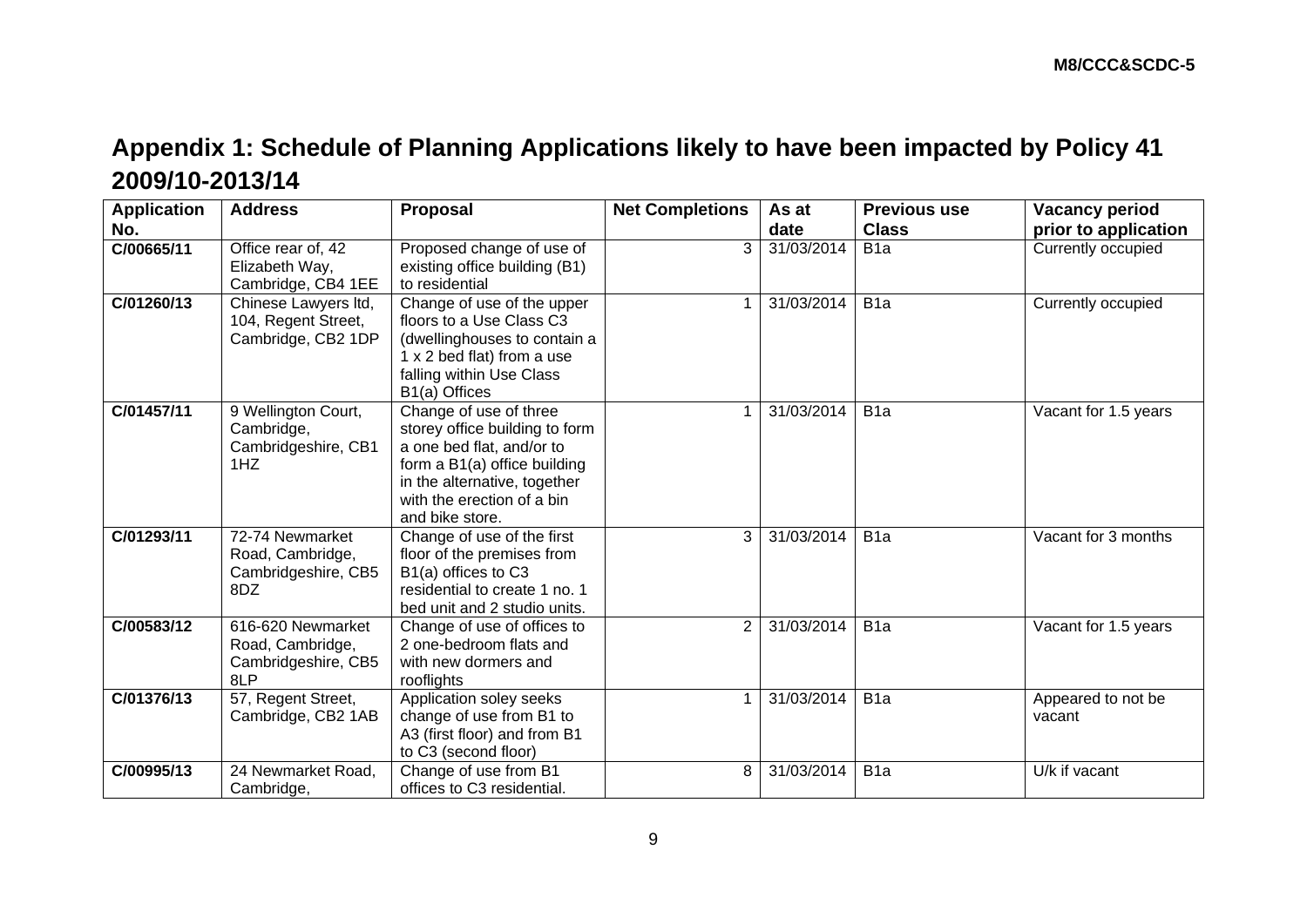|            | Cambridgeshire, CB5<br>8DT                                                        |                                                                                                                                                                                       |                |            |                  |                                       |
|------------|-----------------------------------------------------------------------------------|---------------------------------------------------------------------------------------------------------------------------------------------------------------------------------------|----------------|------------|------------------|---------------------------------------|
| C/01085/11 | 14 Howes Place,<br>Cambridge,<br>Cambridgeshire, CB3<br>0LD                       | Change of use from<br>office/storage use to 2 x 3<br>bed residential dwellings at<br>14 and 15 Howes Place,<br>Cambridge and associated<br>access and landscaping                     | 2              | 31/03/2014 | <b>B1</b>        | Vacant for u/k period                 |
| C/00466/12 | Saxon House,<br><b>Edward Street,</b><br>Cambridge,<br>Cambridgeshire, CB1<br>2LS | Change of use to dwelling.<br>Conversion into dwelling<br>and erection of ground floor<br>extension                                                                                   |                | 31/03/2013 | <b>B1</b>        | Vacant for u/k period                 |
| C/00548/99 | Land at, 78-80 Castle<br>Street, Cambridge,<br>CB <sub>3</sub>                    | Change of use from office to<br>residential and alterations<br>and extensions to rear                                                                                                 | $\overline{2}$ | 31/03/2013 | B <sub>1</sub> a | U/k if vacant                         |
| C/00128/07 | Building at, 76,<br>Regent Street,<br>Cambridge, CB2                              | C/U of the 1st and second<br>floors from offices to student<br>accomodation, the<br>construction of a rear<br>extension to provide a<br>seperate rear entrance to<br>the upper floors | 1              | 31/03/2013 | B <sub>1</sub> a | U/k if vacant                         |
| C/01341/11 | Atlas House, 1<br>Portugal Place,<br>Cambridge,<br>Cambridgeshire, CB5<br>8AF     | Change of use from offices<br>(B1) to HMO (C4).                                                                                                                                       |                | 31/03/2013 | B <sub>1</sub> a | Vacant > 1 year                       |
| C/00117/11 | 75-79 Regent Street,<br>Cambridge,<br>Cambridgeshire, CB2<br>1BE                  | Application for change of<br>use from B1 to 9 residential<br>units on first and second<br>floors only                                                                                 | 9              | 31/03/2013 | B <sub>1</sub> a | Vacant 3.5 years                      |
| C/01559/11 | 72a Regent Street,<br>Cambridge,<br>Cambridgeshire, CB2<br>1DP                    | Conversion of existing office<br>space into four residential<br>units                                                                                                                 | 4              | 31/03/2013 | B <sub>1</sub> a | Vacant 1.5 years                      |
| C/01444/11 | 6 Wellington Court,<br>Cambridge,                                                 | Change of use of 2/3 storey<br>detached office building to                                                                                                                            | -1             | 31/03/2013 | B <sub>1a</sub>  | Underoccupied and<br>difficult to let |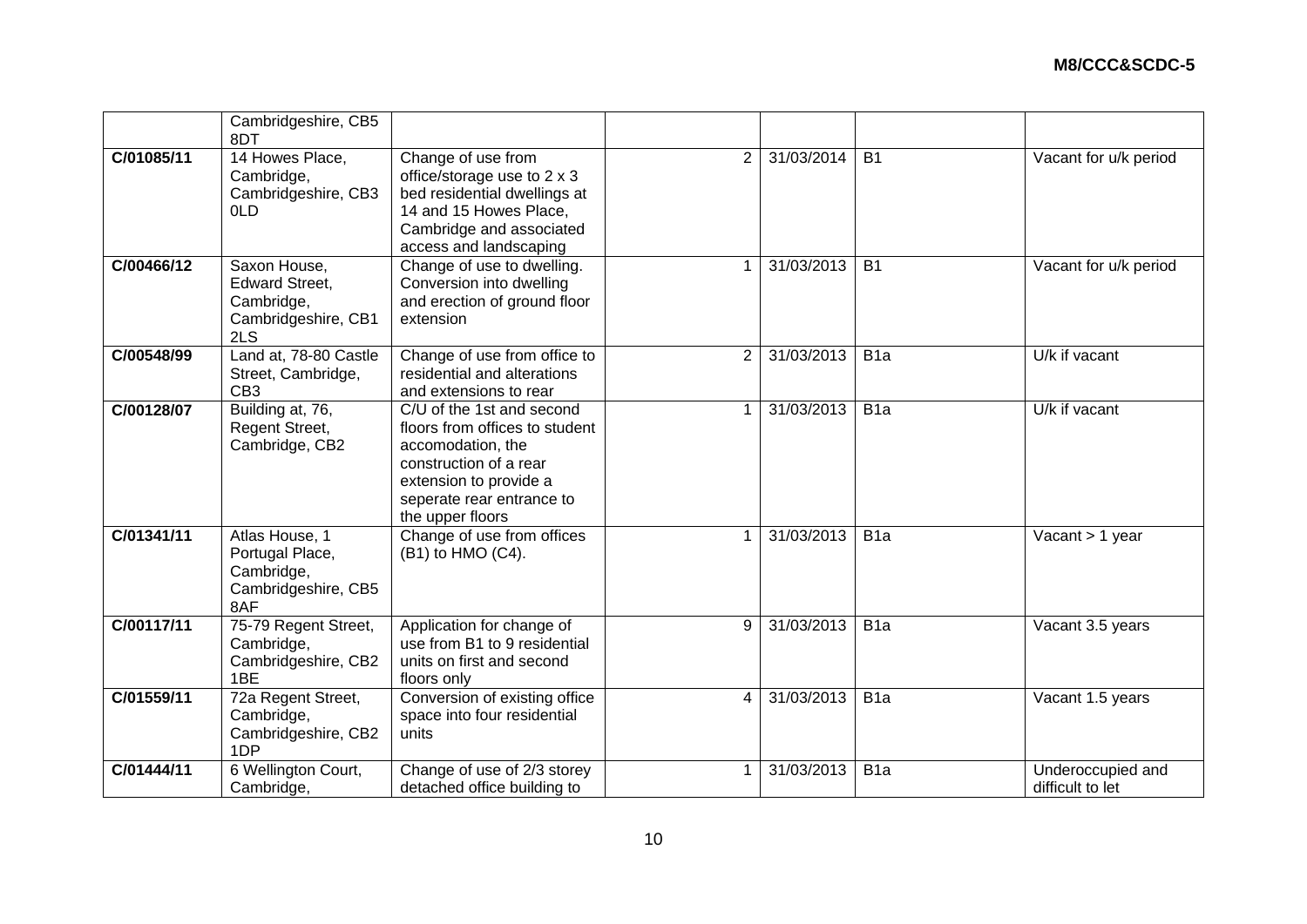| C/01067/10<br>14<br>Road, Cambridge,<br>apartments (5x1bed,<br>CB1 2RT<br>8x2bed and 1x3bed)<br>(393.63)<br>following demolition of<br>existing buildings.<br>C/00097/11<br>Change of use of the Old<br>31/03/2013<br>19a Belgrave Road,<br>B <sub>1</sub> a<br>1<br>Bakery (No 19A) Belgrave<br>Cambridge,<br>Road from a commercial<br>Cambridgeshire, CB1<br>3DE<br>office/workshop to a 2 bed<br>dwelling, together with a<br>single storey side/rear<br>extension, fenestration<br>changes to the East and<br>North elevations,<br>landscaping and associated<br>works.<br>C/00717/11<br>Change of use from<br>141 Newmarket<br>31/03/2013<br>B1a & C3<br>1<br>commercial to residential<br>Road, Cambridge,<br>months<br>Cambridgeshire, CB5<br>and associated works,<br>8HA<br>including dormer windows to<br>front and rear.<br>Conversion of vacant offices<br>C/00587/11<br>121 Newmarket<br>31/03/2013<br>2<br>B <sub>1</sub> a<br>Road, Cambridge,<br>into two residential units. |                  | pavings.                  |            |                      |                                           |
|-----------------------------------------------------------------------------------------------------------------------------------------------------------------------------------------------------------------------------------------------------------------------------------------------------------------------------------------------------------------------------------------------------------------------------------------------------------------------------------------------------------------------------------------------------------------------------------------------------------------------------------------------------------------------------------------------------------------------------------------------------------------------------------------------------------------------------------------------------------------------------------------------------------------------------------------------------------------------------------------------|------------------|---------------------------|------------|----------------------|-------------------------------------------|
|                                                                                                                                                                                                                                                                                                                                                                                                                                                                                                                                                                                                                                                                                                                                                                                                                                                                                                                                                                                               | 23-29 Occupation | Proposed erection of 14no | 31/03/2013 | <b>B1a &amp; B1c</b> | Currently occupied:<br>B1a (135.66) & B1c |
|                                                                                                                                                                                                                                                                                                                                                                                                                                                                                                                                                                                                                                                                                                                                                                                                                                                                                                                                                                                               |                  |                           |            |                      | Currently occupied                        |
|                                                                                                                                                                                                                                                                                                                                                                                                                                                                                                                                                                                                                                                                                                                                                                                                                                                                                                                                                                                               |                  |                           |            |                      | B1a vacant for 10                         |
| Cambridgeshire, CB5<br>8HA                                                                                                                                                                                                                                                                                                                                                                                                                                                                                                                                                                                                                                                                                                                                                                                                                                                                                                                                                                    |                  |                           |            |                      | Vacant for 3 years                        |
| Change of use of 2 three<br>31/03/2013<br>1 and 2 Wellington<br>B <sub>1a</sub><br>C/00055/11<br>6<br>Court Wellington<br>storey office buildings to<br><b>Street Cambridge</b><br>form 6 x 1bed flats, together<br>with the erection of a bin<br>Cambridgeshire CB1<br>1HZ<br>and bike store and insertion<br>of a rooflight and the<br>provision of replacement<br>hard and soft landscaping.<br>C/00118/11<br>Change of use from offices<br>31/03/2012<br>U/k if vacant<br>Old Manor House, St<br>B <sub>1</sub> a                                                                                                                                                                                                                                                                                                                                                                                                                                                                         |                  |                           |            |                      | Vacant for 7 months                       |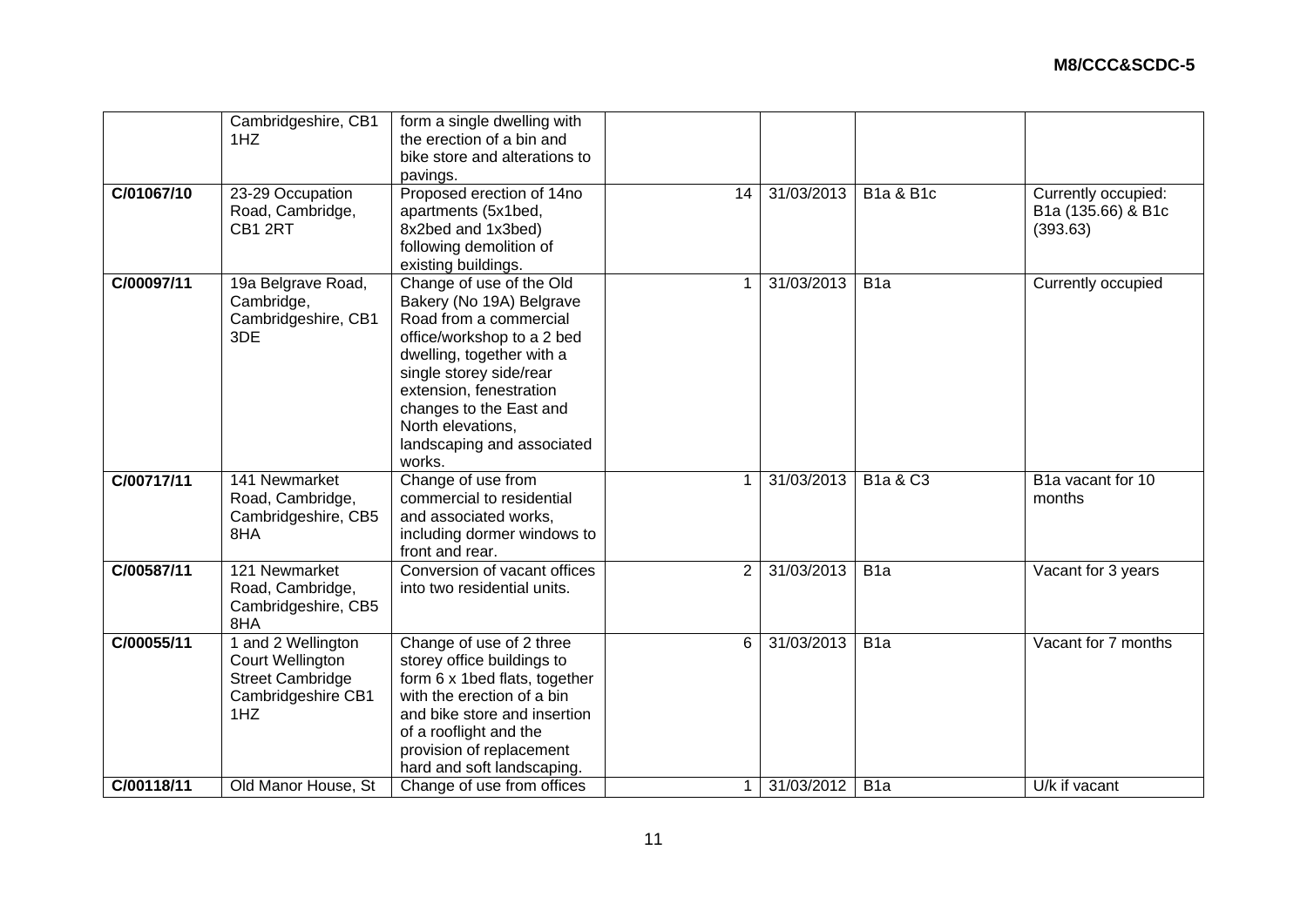|            | Andrews Road,              | to residential. Alterations    |                |            |                       |                       |
|------------|----------------------------|--------------------------------|----------------|------------|-----------------------|-----------------------|
|            | Cambridge,                 | within existing building       |                |            |                       |                       |
|            | Cambridgeshire, CB4        | envelope garden works and      |                |            |                       |                       |
|            | 1DH                        | new boundary treatment.        |                |            |                       |                       |
| C/00883/10 | <b>Galloway and Porter</b> | Change of use of first,        |                | 31/03/2012 | A1 & $B\overline{1a}$ | Vacant 2 months       |
|            | Ltd, 30 Sidney Street,     | second and attic floors to     |                |            |                       |                       |
|            | Cambridge,                 | College accommodation          |                |            |                       |                       |
|            | Cambridgeshire, CB2        | from retail/office use (and    |                |            |                       |                       |
|            | 3HS                        | improvements to existing       |                |            |                       |                       |
|            |                            | ground and basement retail     |                |            |                       |                       |
|            |                            | area).                         |                |            |                       |                       |
| C/00541/11 | 62 Cherry Hinton           | Change of use of first floor   |                | 31/03/2012 | B <sub>1a</sub>       | Currently occupied    |
|            | Road, Cambridge,           | (offices) to accommodation     |                |            |                       |                       |
|            | Cambridgeshire, CB1        | (flat).                        |                |            |                       |                       |
|            | 4AA                        |                                |                |            |                       |                       |
| C/01166/10 | 50 Kingston Street,        |                                | $\overline{2}$ | 31/03/2012 | B <sub>1a</sub>       |                       |
|            |                            | Proposed redevelopment of      |                |            |                       | Vacant for u/k period |
|            | Cambridge,                 | site to replace the            |                |            |                       |                       |
|            | Cambridgeshire, CB1        | commercial premises to the     |                |            |                       |                       |
|            | 2NU                        | rear and change the use of     |                |            |                       |                       |
|            |                            | the site frontage from         |                |            |                       |                       |
|            |                            | commercial use to two          |                |            |                       |                       |
|            |                            | dwellings.                     |                |            |                       |                       |
| C/01407/08 | Land at, 56, Frenchs       | conversion of an existing      | 4              | 31/03/2011 | B <sub>1</sub> a      | U/k if vacant         |
|            | Road, Cambridge,           | commercial building to form    |                |            |                       |                       |
|            | Cambridgeshire             | four one-bedroomed             |                |            |                       |                       |
|            |                            | houses.                        |                |            |                       |                       |
| C/00982/08 | Land at 35, Parkside,      | Conversion of 11 flats and     | -1             | 31/03/2011 | <b>B1a &amp; C3</b>   | U/k if vacant         |
|            | Cambridge                  | 161m2 of office to 7 flats in  |                |            |                       |                       |
|            |                            | listed building, includes      |                |            |                       |                       |
|            |                            | partial demolition and         |                |            |                       |                       |
|            |                            | replacement of two wings       |                |            |                       |                       |
|            |                            | and erection of 5 flats to     |                |            |                       |                       |
|            |                            | rear.                          |                |            |                       |                       |
| C/00778/07 | Retail at 30, Mill         | Conversion and extension       | 4              | 31/03/2010 | A1 & B1a              | U/k if vacant         |
|            | Road, Cambridge            | to create 5 studio flats and   |                |            |                       |                       |
|            |                            | rationalise storage/office     |                |            |                       |                       |
|            |                            | space for retail. To include   |                |            |                       |                       |
|            |                            | retention of existing security |                |            |                       |                       |
|            |                            |                                |                |            |                       |                       |